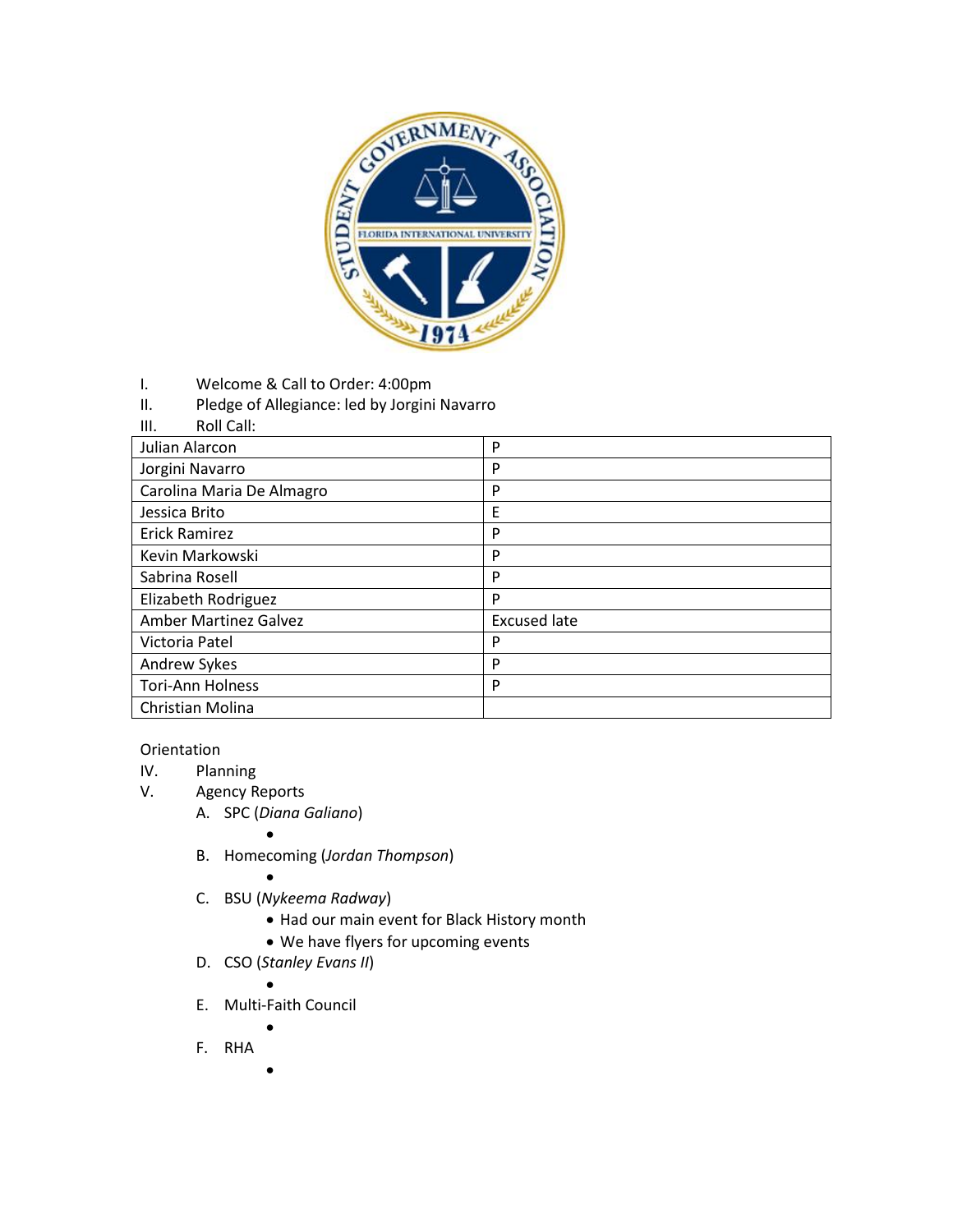- VI. Cabinet Reports
	- A. Deputy Chief of Staff (*Julian Alarcon*)
		- Talked to Amber about posting the flyer
		- Andrew and I are finalizing our ideas for black out green on
	- B. Marketing Coordinator
		- Everyone please come in your polos next meeting so we can film/take photos with the step & repeat
		- Tumbler ideas are ready to go
	- C. Student Support Life Coordinator (Victoria Patel)
		- SAA meeting
			- o Keeping everyone uodated
	- D. Student Experience Coordinator (*Elizabeth Rodriguez*)
		- Thank you for all who came to the Kissing Bridge Event
		- On Campus Job Fair
		- o GC pit
		- EC event o March 2<sup>nd</sup>
		- Working with CARTA Senator on a Midterm/Finials Week event
	- E. Student Development Coordinator (Amber Martinez Galvez)
		- Planning Ashoka event with Alexis
			- o Date is tentative
	- F. Panther Rage Coordinator (Christian Molina)
		- $\bullet$
	- G. Veteran Affairs Coordinator (Tori-Ann Holness)
		- Coffee and cookies event was very successful
		- Career forum will be our next event in March
	- H. Press Secretary (*Carolina Maria De Almagro*)
		- Still working on the long-term project of Year in Review. Want to schedule meeting with Alian and Michelle to see what they would like to include.
		- Sent press release to The Beacon for the Midterm Breaktime and Erick has an interview with Cayla on Thursday.
		- Going to begin working Alian's column since it is due next Wednesday
	- I. Special Events Coordinator (*Erick Ramirez*)
		- Midterm Breaktime
			- $\circ$  February 28<sup>th</sup> form 7 to 9PM at the GC Pit
			- o Vicky Bakery sandwiches and café con leche has been ordered
			- o Giveaway will include Kickstand Smart Phone Wallets and ID Holder with Lanyard
			- o Doodle has been made. Will be posting in the GroupMe
		- Recharge for Finals
			- o Met with Maxine and Recharge Committee last Friday
			- o Will be ordering Public Safety for Midnight Breakfast
			- o Chose DJ, will be requesting an invoice
			- o Coffee Service for Pre-charge
				- **a.** Same thing as fall semester
				- **b.** Bustelo, Tuesday April 18<sup>th</sup> from 9-11am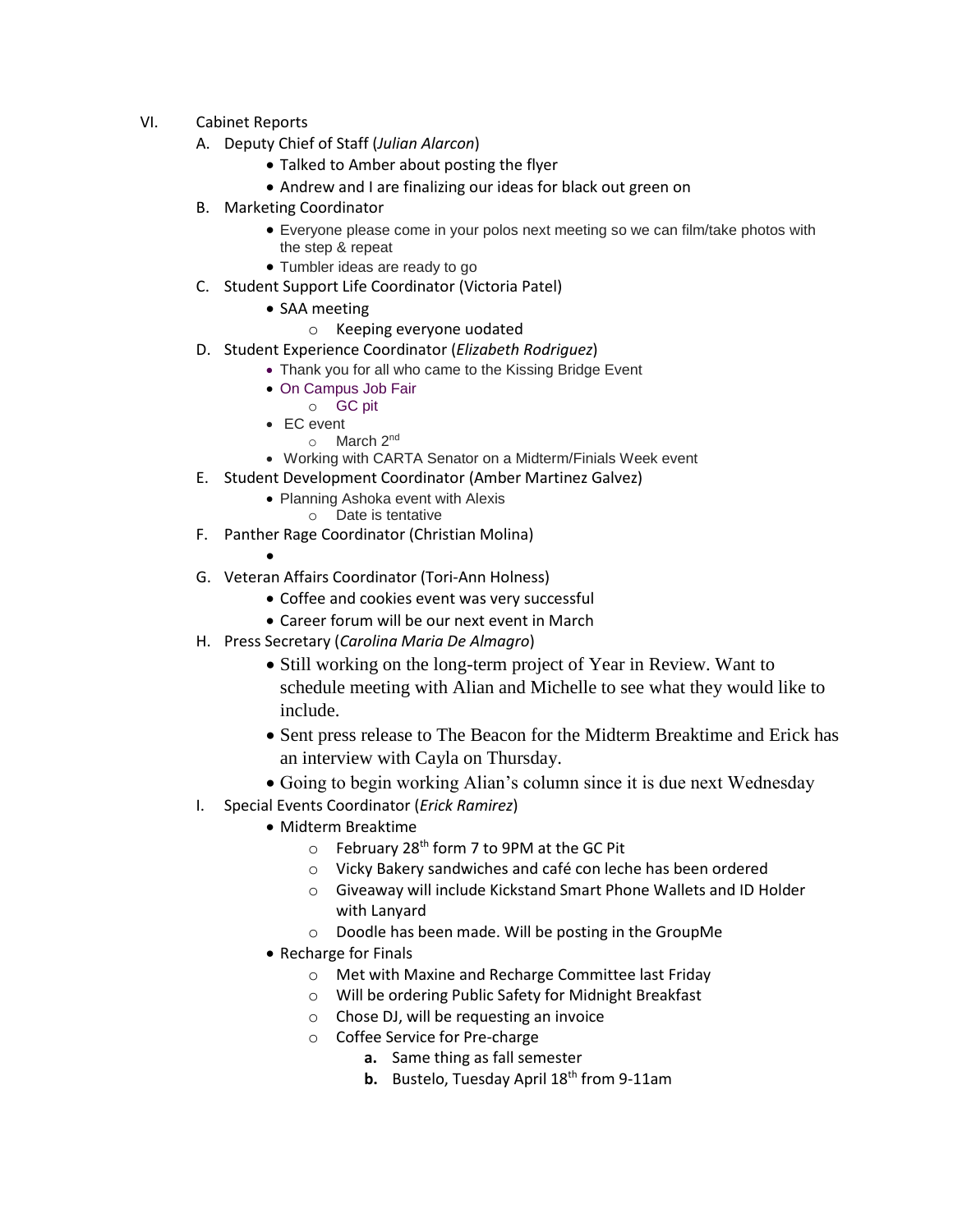- **c.** Aroma Express, Wednesday April 19<sup>th</sup> from 3-5PM, Thursday April 20th from 5-7PM
- o Working on Tuesday and Wednesday food options
- o Money for BBC bus
- J. Lobbying Coordinator (*Sabrina Rosell*)
	- FIU expansion protest
		- $\circ$  April 8<sup>th</sup>
		- o Coming up with task sheets for those participating
	- Sent an event proposal for a congressional forum
	- Presentation for Rally in Tally
		- $\circ$  March  $8^{th}$
- K. Sustainability Coordinator (Andrew Sykes)
	- Black out green on
		- $\circ$  February 23<sup>th</sup>
		- o Made a doodle for students to sign up
		- o Finalizing food and giveaways
	- Community Garden
		- o Probably during earth week
- L. Governmental Affairs Coordinator (*Kevin Markowski*)
	- DC FLY in
	- Going to target senators we didn't meet with
- M. Intern Coordinator (Jorgini Navarro)
	-
- N. Elections Commissioner (*Jessica Brito*)
	- $\bullet$

 $\bullet$ 

- VII. Chief of Staff Report *Michelle Prado*
	- Four weeks until 10 week report is due
	- Plenty of events coming up
	- If youre interested in Rally in Tally, please let me know
	- $\bullet$
- VIII. Announcements
	- Alian
		- o Please sign up for Rally in Tally
		- o Break Time
		- o Black out green on
		- o Planning stage of the career fly in
		- o Budgets are still happening
			- a. Try and stop by
	- Michelle
		- o Baseball home opener this friday
			- a. Event starts at 4 pm
		- $\circ$  Another peprall on February 22<sup>nd</sup>
		- o Budget Deliberations
			- a. Next Wednesday for 9- 5 pm
	- Michelle Castro
		- o Follow up with me in regards to orders